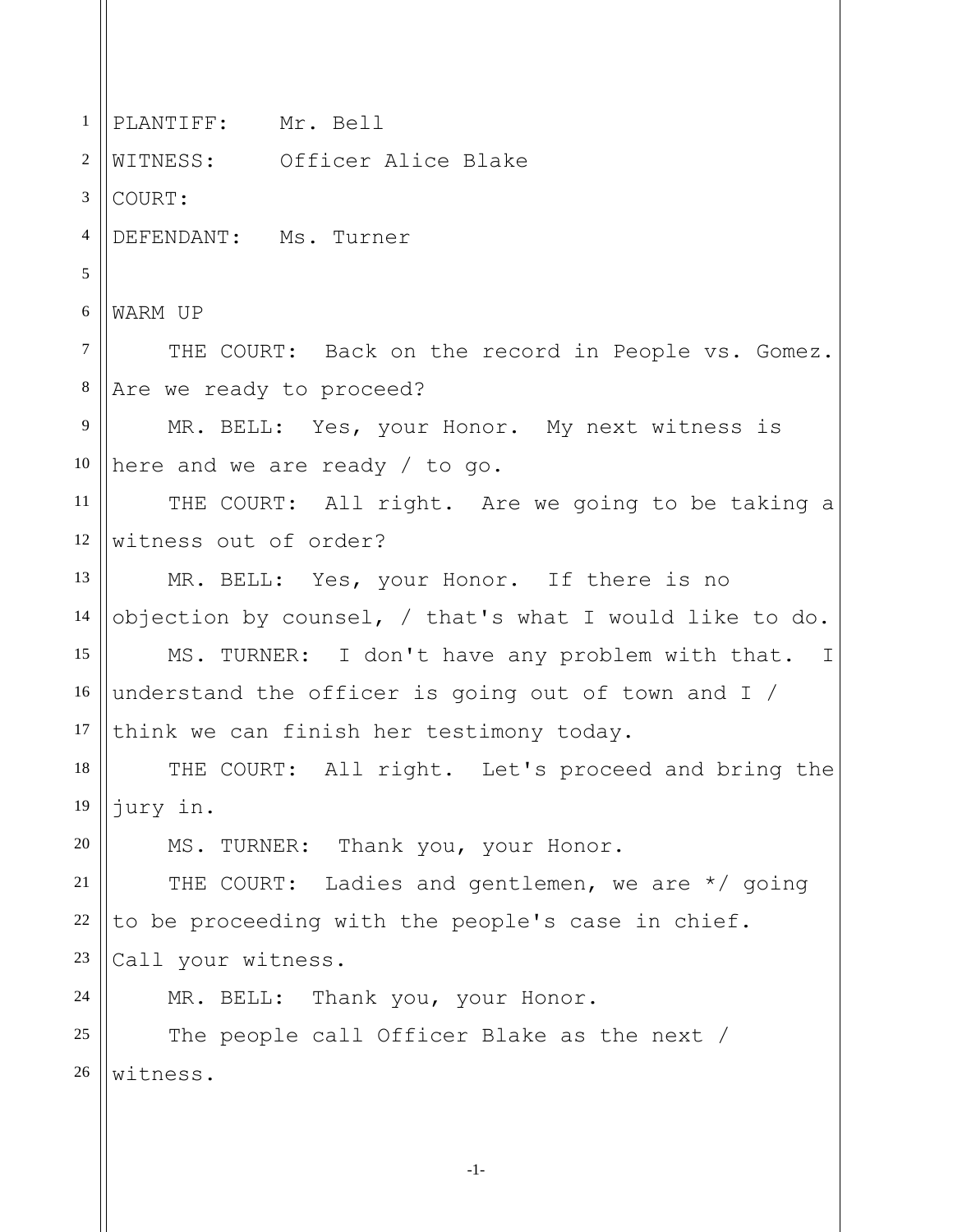1 2 3 4 5 6 7 8 9 10 11 12 13 14 15 16 17 18 19 20 21 22 23 24 25 26 THE COURT: Officer, please step forward and state your full name for the record. THE WITNESS: Alice Blake, B-L-A-K-E. THE COURT: Thank you. Okay. Let's proceed.\*/ DIRECT EXAMINATION Q. BY MR. BELL: Officer Blake, by whom are you employed? A. I am an officer with the Garden Grove police department. Q. How long have you been so employed? A. I / have been with that department for 15 years. Q. Were you employed as a police officer prior to Garden Grove? A. Yes. I was a police officer \*\*/ in northern California prior to relocating down here. Q. How many years total have you been employed in law enforcement? A. 24 years altogether. Q. Now, I want / to ask you about an interview that you conducted of a witness in this case. Were you on duty on the date of March 8, / 2006? A. Yes, I was. Q. Were you directed out to the scene of a shooting on that date?

-2-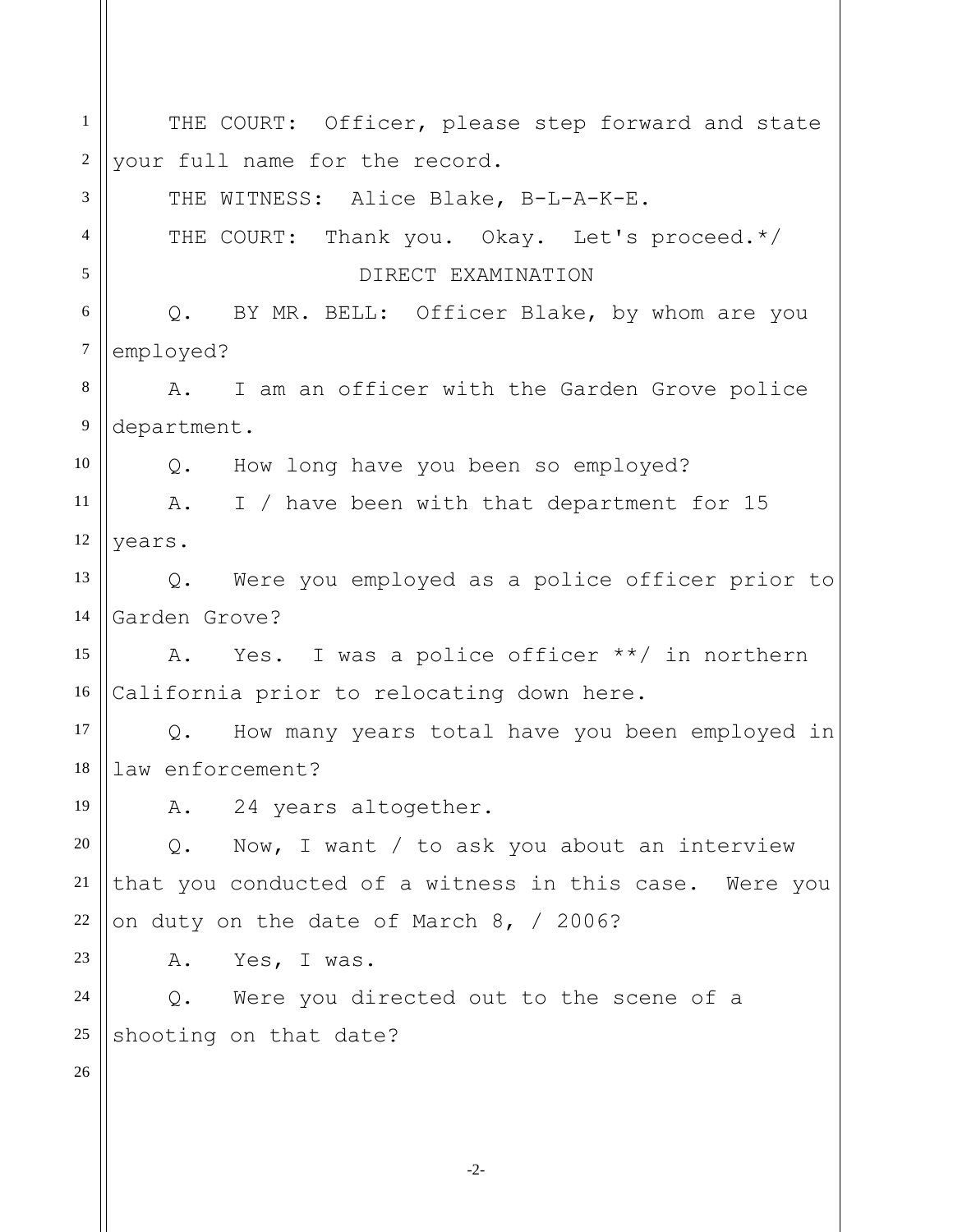| $\,1$            | Correct. I was dispatched to the / scene to<br>A.  |
|------------------|----------------------------------------------------|
| $\sqrt{2}$       | assist Sergeant York.                              |
| $\mathfrak{Z}$   | MR. BELL: I have a diagram I would like to mark at |
| $\overline{4}$   | this time next in order.                           |
| $\mathfrak{S}$   | THE COURT: It may be so marked. */                 |
| $\sqrt{6}$       |                                                    |
| $\boldsymbol{7}$ | $^{\star\;\star}$ END OF WARM UP $^{\star\;\star}$ |
| $8\,$            |                                                    |
| 9                |                                                    |
| $10\,$           |                                                    |
| $11\,$           |                                                    |
| 12               |                                                    |
| 13               |                                                    |
| $14\,$           |                                                    |
| 15               |                                                    |
| $16\,$           |                                                    |
| 17               |                                                    |
| 18               |                                                    |
| 19               |                                                    |
| $20\,$           |                                                    |
| $21\,$           |                                                    |
| $22\,$           |                                                    |
| $23\,$           |                                                    |
| 24<br>25         |                                                    |
| 26               |                                                    |
|                  |                                                    |
|                  |                                                    |
|                  |                                                    |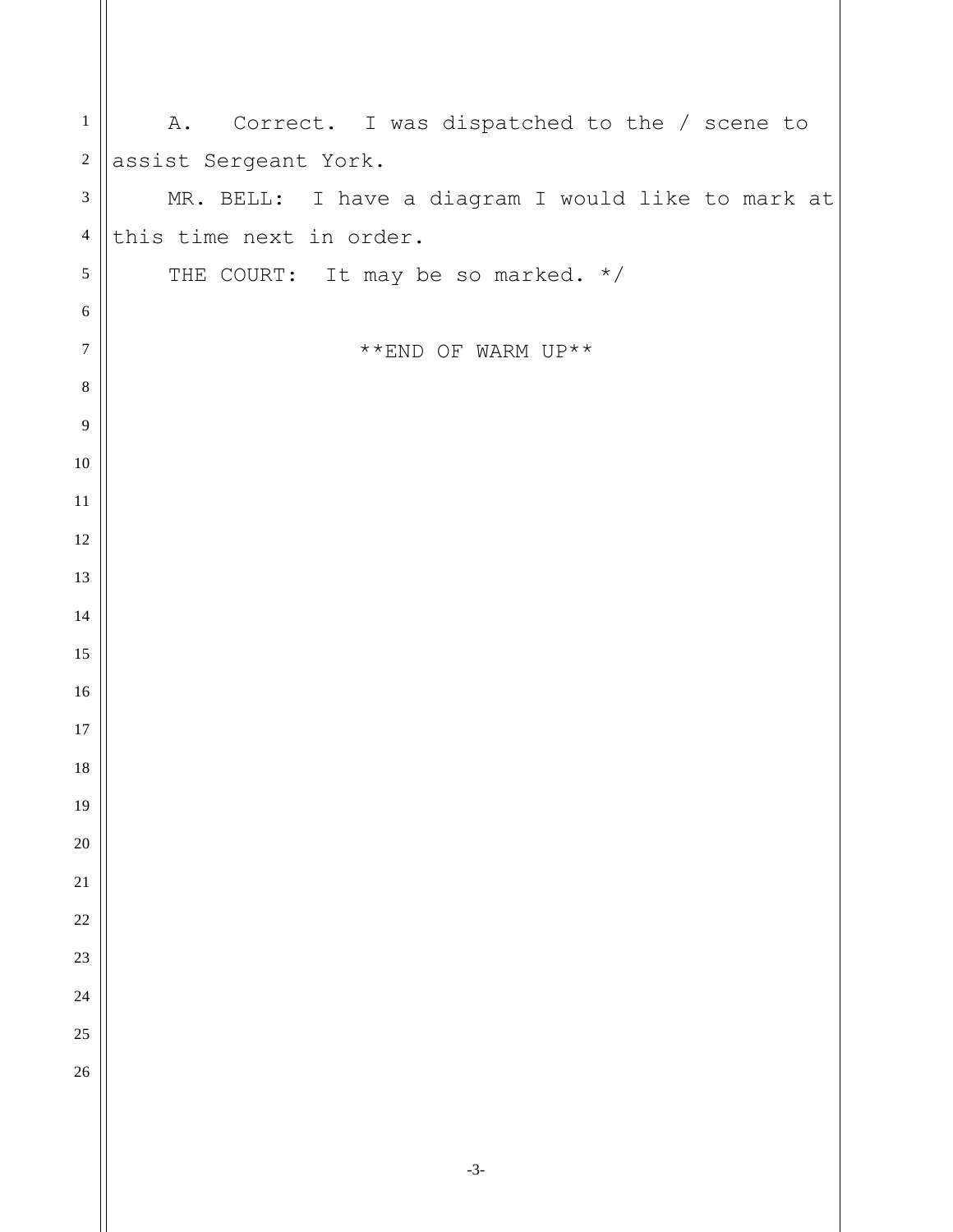1 2 3 4 5 6 7 8 9 10 11 12 13 14 15 16 17 18 19 20 21 22 23 24 25 26 EXAM MS. TURNER: Your Honor, if I may have a minute with counsel. THE COURT: Yes, that's fine. MS. TURNER: Thank you, your Honor. I just wanted to make sure that I / had the same exhibit that counsel had. MR. BELL: This was part of the evidence that was in the discovery. THE COURT: Counsel, I don't want to have this / discussion in the presence of the jury. MS. TURNER: My apologies. MR. BELL: Thank you, your Honor. We all have copies now. THE COURT: Proceed. Q. BY MR. BELL: Officer Blake, are you familiar with / what this depicts? A. Yes, it is a diagram of the area of the shooting. It shows the neighborhood and the school. Q. Are you familiar with \*/ this area that is shown in the diagram? A. Yes, I am. Q. Have you had occasion to patrol that area as an officer for the Garden / Grove police department? A. Yes, I have.

-4-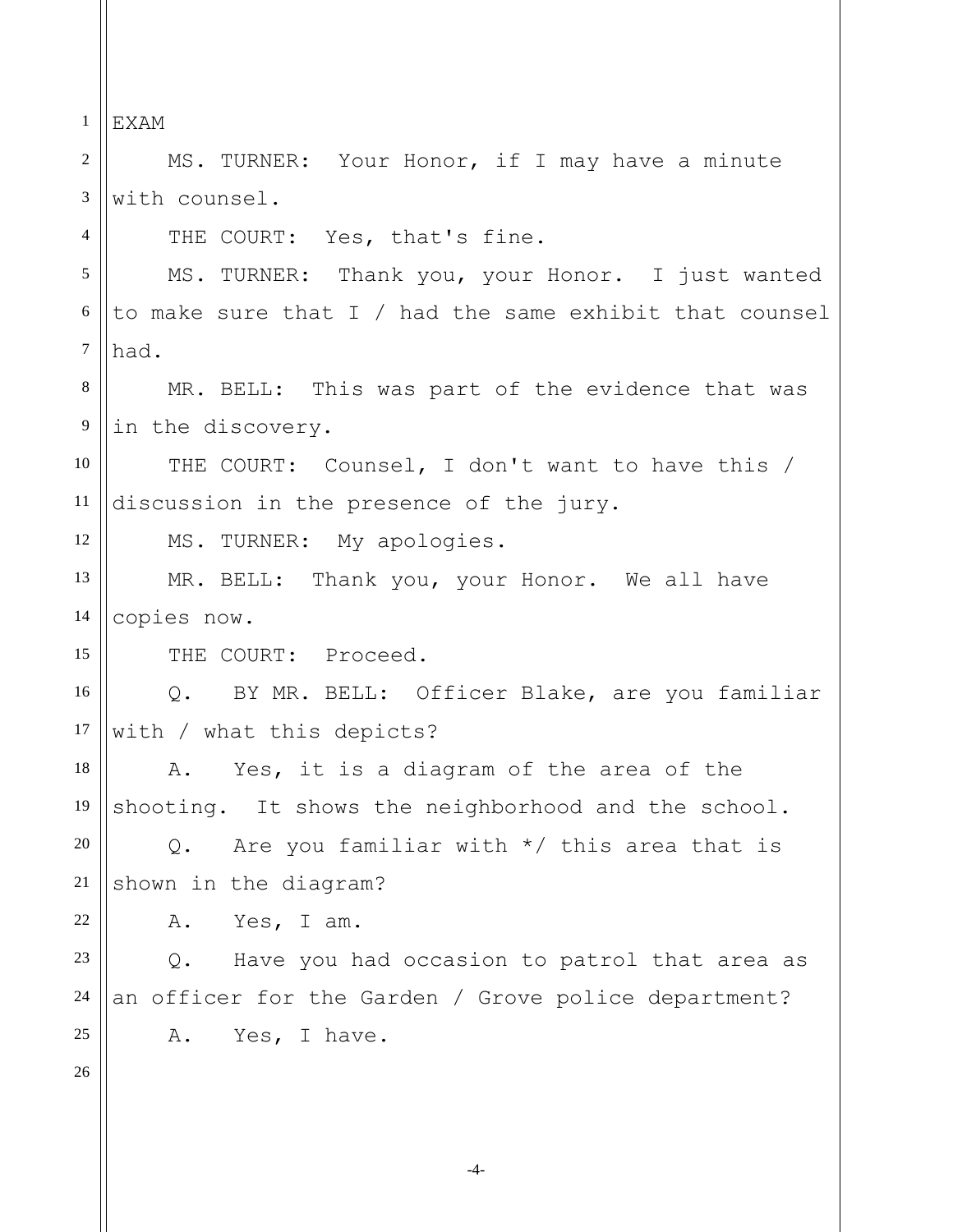1 2 Q. Are you familiar with the schools that are located in that neighborhood?

3 4 5 6 A. Yes, I am. There is a high / school right next to this location where the shooting took place. There is also an elementary school down the street a few blocks.

7 8 9 Q. As an / officer for the city, are you routinely called out to the school for problems that may occur?

10 11 12 13 A. The high school is in the part of  $**/$  the city where I routinely patrol. They have a campus officer present every day and sometimes I drive by and check things out.

14 15 Q. Have you / had calls for service to that neighborhood behind the high school?

A. Yes, absolutely.

16

25

26

17 18 19 20 21 22 Q. Are they always related to the high school? A. Not always. It is / a regular neighborhood where you have calls for assistance. We have had robberies and burglaries in the neighborhood. There are also domestic calls and things / not related to the school.

23 24 Q. On the date of March 8 were you called to the scene of a shooting?

MS. TURNER: Objection. Asked and answered. THE COURT: All \*/ right. Sustained.

-5-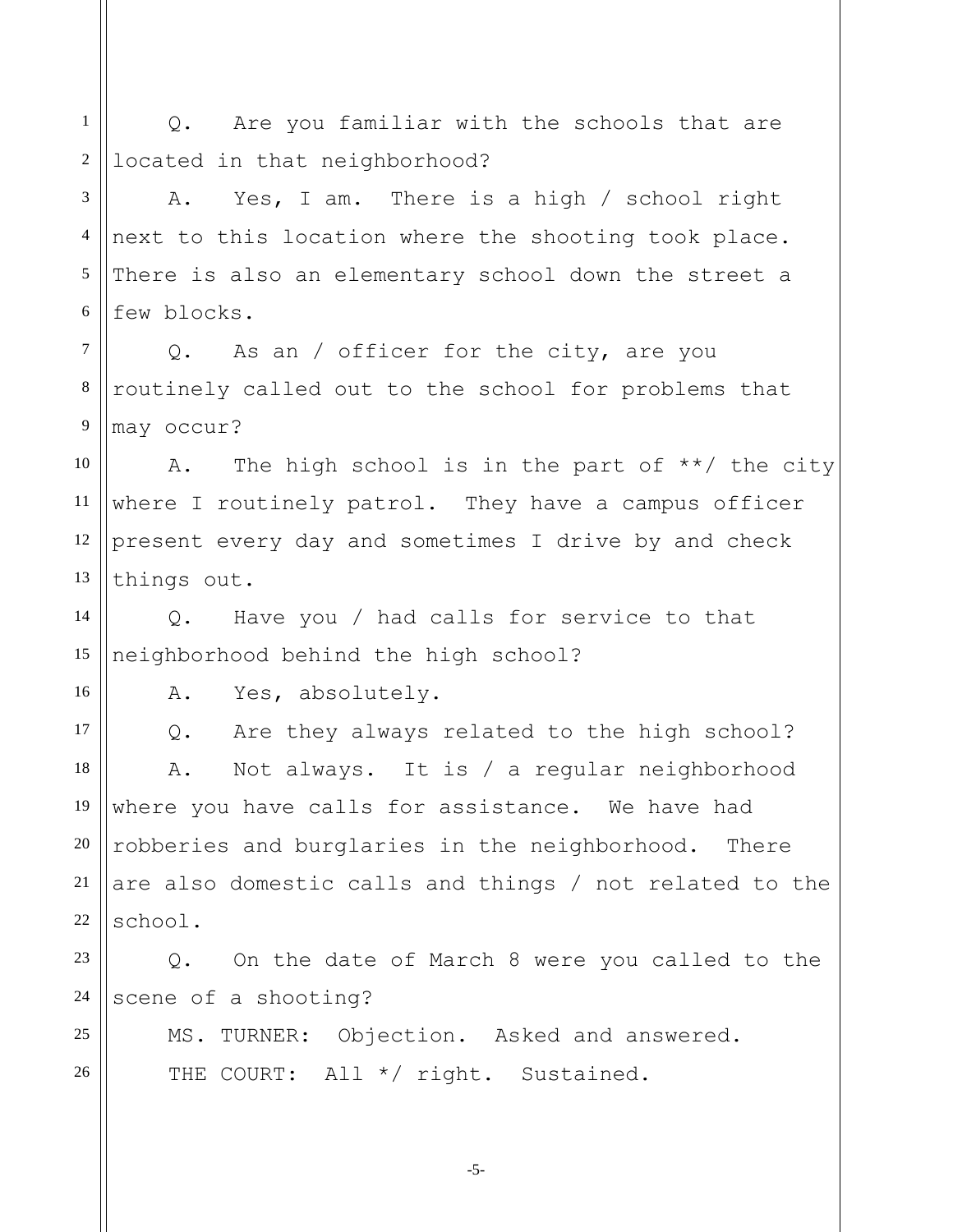| $\mathbf{1}$   | BY MR. BELL: You testified that you were sent<br>Q.           |
|----------------|---------------------------------------------------------------|
| $\sqrt{2}$     | to assist Sergeant York. What did that consist of?            |
| 3              | I arrived in the neighborhood behind the<br>Α.                |
| $\overline{4}$ | school / and contacted Sergeant York.                         |
| 5              | What did that consist of?<br>Q.                               |
| $6\,$          | There was a shooting and Sergeant York was in<br>A.           |
| $\tau$         | charge of the scene. I reported to $/$ him and he asked       |
| $\,8\,$        | me to interview a couple of the witnesses.                    |
| 9              | When you arrived Sergeant York was obviously<br>$Q_{\bullet}$ |
| 10             | already at the scene?                                         |
| 11             | Yes. There / were several officers on the<br>Α.               |
| 12             | scene. There was also paramedics and a fire engine            |
| 13             | there as well.                                                |
| 14             |                                                               |
| 15             |                                                               |
| 16             |                                                               |
| 17             |                                                               |
| 18             |                                                               |
| 19             |                                                               |
| 20             |                                                               |
| 21             |                                                               |
| 22             |                                                               |
| 23             |                                                               |
| 24             |                                                               |
| 25             |                                                               |
| 26             |                                                               |
|                |                                                               |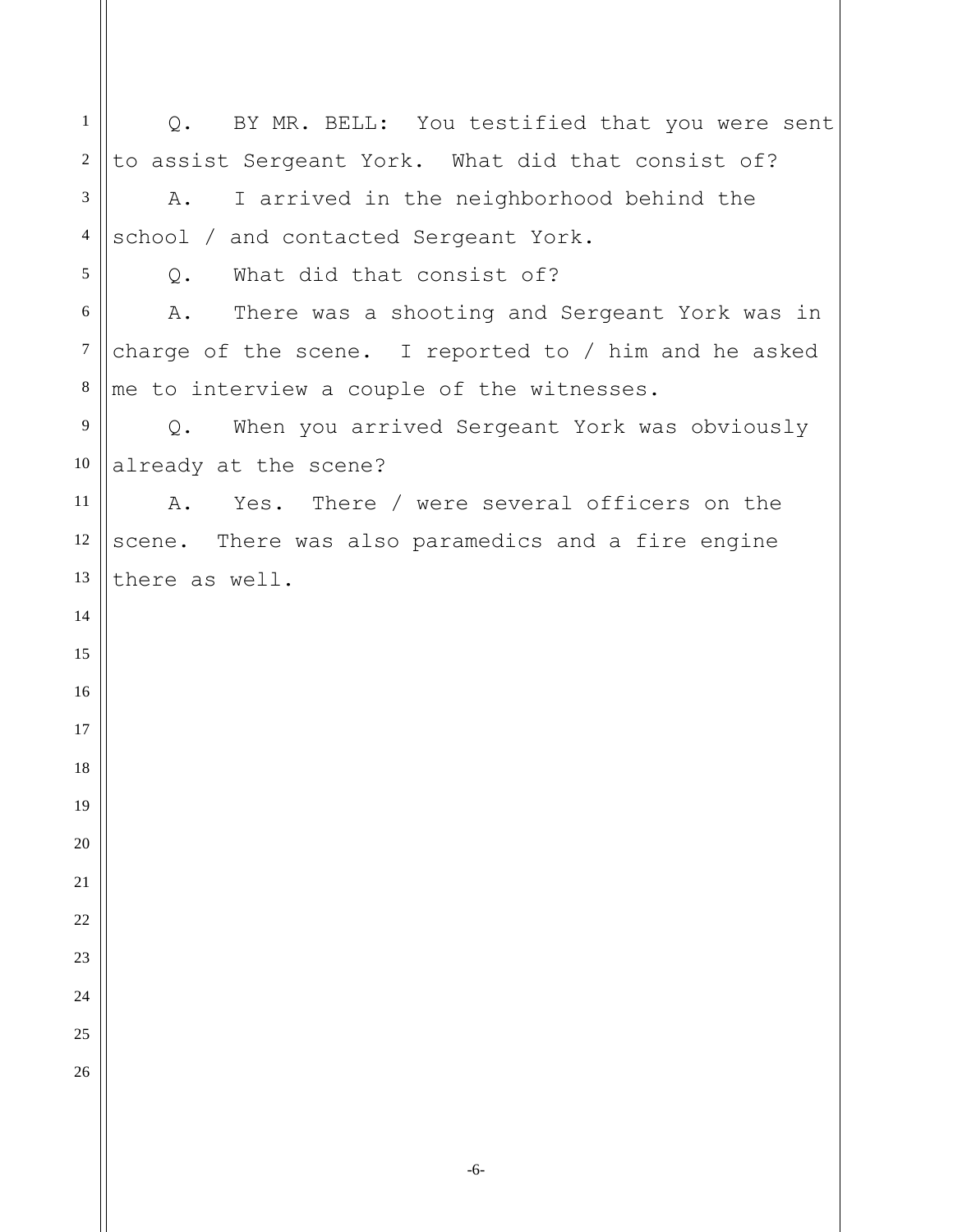1 START TYPING

3

8

2 Q. BY MR. BELL: What did you observe when you first arrived? \*\*/

4 5 6 7 A. The paramedics were working on a young man who was laying in the street. There were probably five or six units blocking off the street / to the traffic and officers were setting up a perimeter.

Q. What do you mean by setting up a perimeter?

9 10 11 12 A. We want to cordon off the / area so we can secure the scene. We don't want the public to be walking through an area where we are going to be trying / to collect evidence for the case.

13 14 Q. Is this what we commonly see with the tape blocking off travel through the scene?

15 16 A. Yes. It is just \*/ to keep people out until we have had a chance to investigate the crime.

17 18 19 Q. You testified that Sergeant York had you interview witnesses. Who was / it that you talked to on that day?

A. I spoke to the residents in the corner house and also some of the students who were / walking out of the school that afternoon.

23 24 Q. Do you remember the address of the house where you conducted your interviews?

25 26

20

21

22

A. I would have to review / my report.

-7-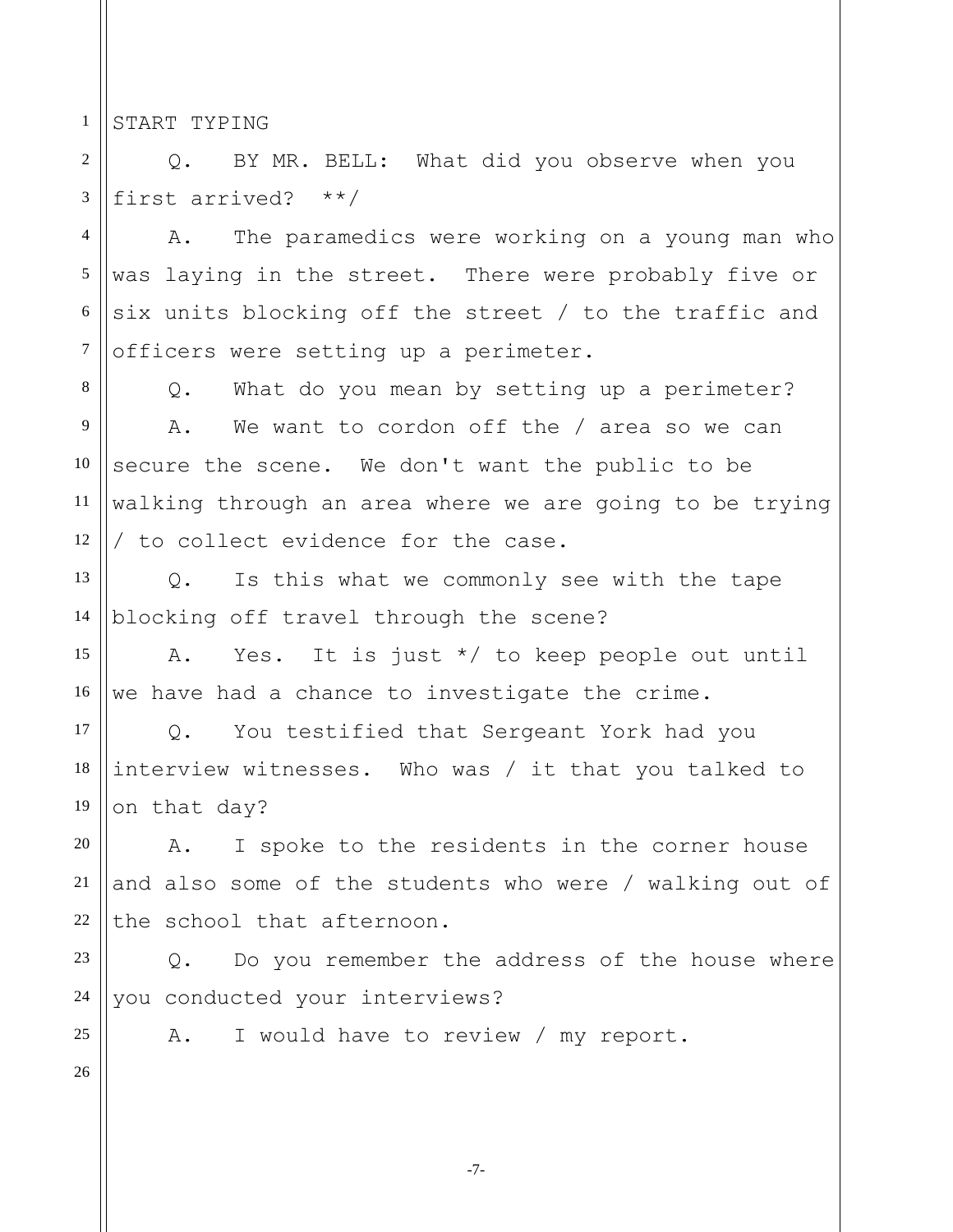| $\mathbf{1}$     | MS. TURNER: I have no objection if the officer                 |
|------------------|----------------------------------------------------------------|
| $\boldsymbol{2}$ | wants to review the report.                                    |
| 3                | MR. BELL: With the court's permission.                         |
| $\overline{4}$   | THE COURT: That's fine. Let's proceed.                         |
| 5                | THE WITNESS: The address is **/ 1535 Walker.                   |
| 6                | Q. BY MR. BELL: Who did you speak to at that                   |
| $\tau$           | location?                                                      |
| $8\,$            | A. I spoke to a woman who was renting a room in                |
| 9                | the house at $/$ 1535. I also spoke to the homeowner           |
| 10               | when he arrived.                                               |
| 11               | Q. When you spoke to the woman, what did she tell              |
| 12               | you?                                                           |
| 13               | MS. TURNER: Objection. Calls for / a narrative.                |
| 14               | THE COURT: Sustained. Next question.                           |
| 15               | Q. BY MR. BELL: Tell us about your interview                   |
| 16               | with the woman. First of all, what is her name?                |
| 17               | Her name is Sharon Baker. /<br>Α.                              |
| 18               | Is she the woman who made the 911 call?<br>Q.                  |
| 19               | MS. TURNER: Objection. No foundation.                          |
| 20               | THE COURT: All right. I assume this is the                     |
| 21               | foundation for the interview. */ Overruled.                    |
| 22               | BY MR. BELL: Did Ms. Baker make an emergency<br>$Q$ .          |
| 23               | call that afternoon to report a possible shooting?             |
| 24               | A. Yes, she absolutely did.                                    |
| 25               | Did you identify yourself as an / officer for<br>$Q_{\bullet}$ |
| 26               | Garden Grove when you met with her?                            |
|                  |                                                                |

-8-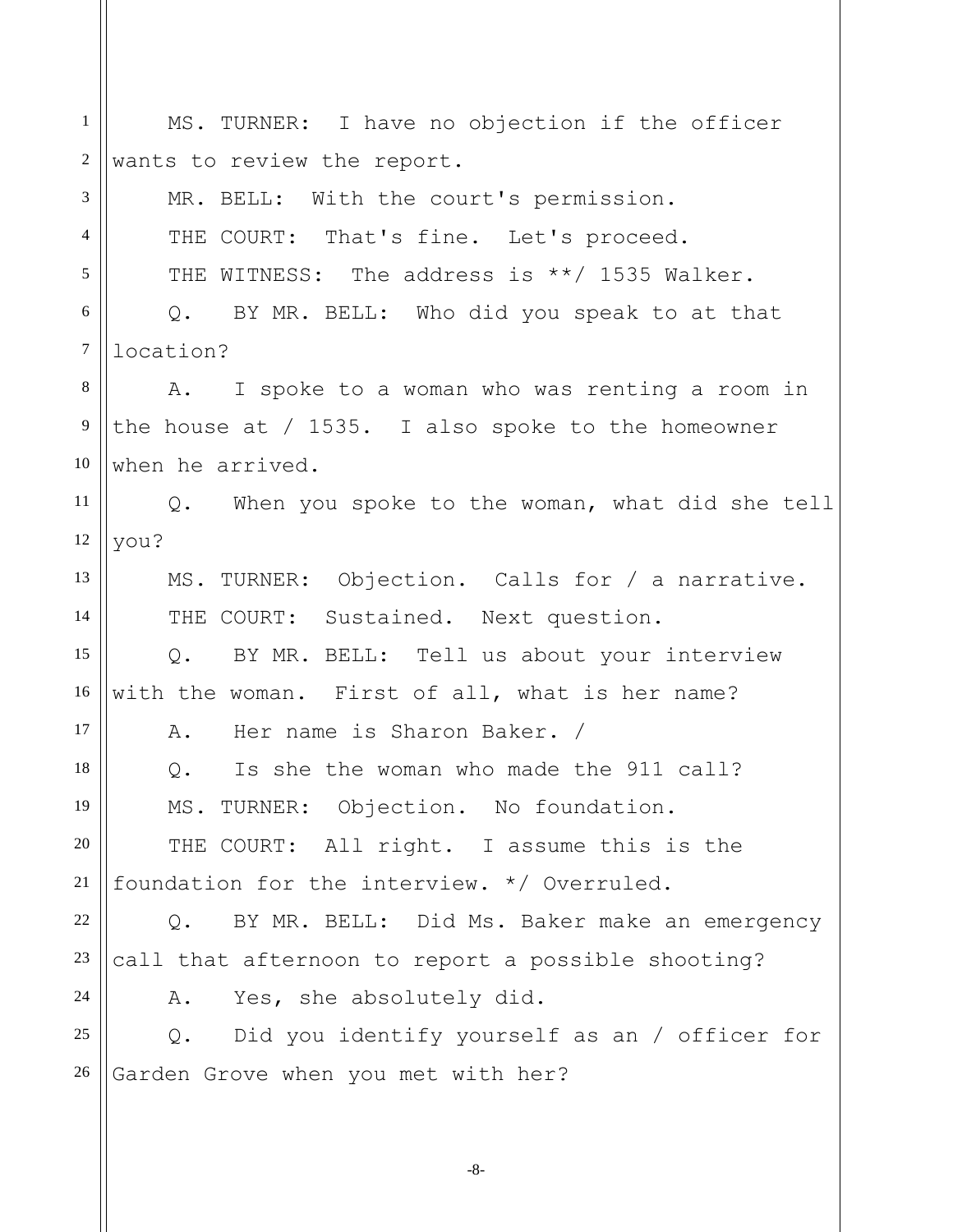1 2 3 4 5 6 7 8 9 10 11 12 13 14 15 16 17 18 19 20 21 22 23 24 25 26 A. Yes, that's correct. I was in uniform like I am today. I inquired if I could / ask her some questions and she brought me into her home for that purpose. Q. What did you ask her? A. I asked her what prompted her / to make the call to 911 and she began to relay what she had observed that afternoon outside her home. Q. What did she \*\*/ tell you at that time? MS. TURNER: Objection. Hearsay. MR. BELL: It is not offered for the truth. It's offered for the thought process of the officer after the / interview. THE COURT: Okay. Overruled. Officer, you may answer the question. THE WITNESS: She reported to me that she heard some yelling outside her home that afternoon. She looked / out her window and saw a fight starting. Q. BY MR. BELL: Did you ask the witness if she knew the people in the street? A. Yes, I did. Q. What / did she say? A. She informed me she sees them all the time coming and going to school, but that she doesn't actually know the children personally. \*/ Q. How old of a woman is Ms. Baker?

-9-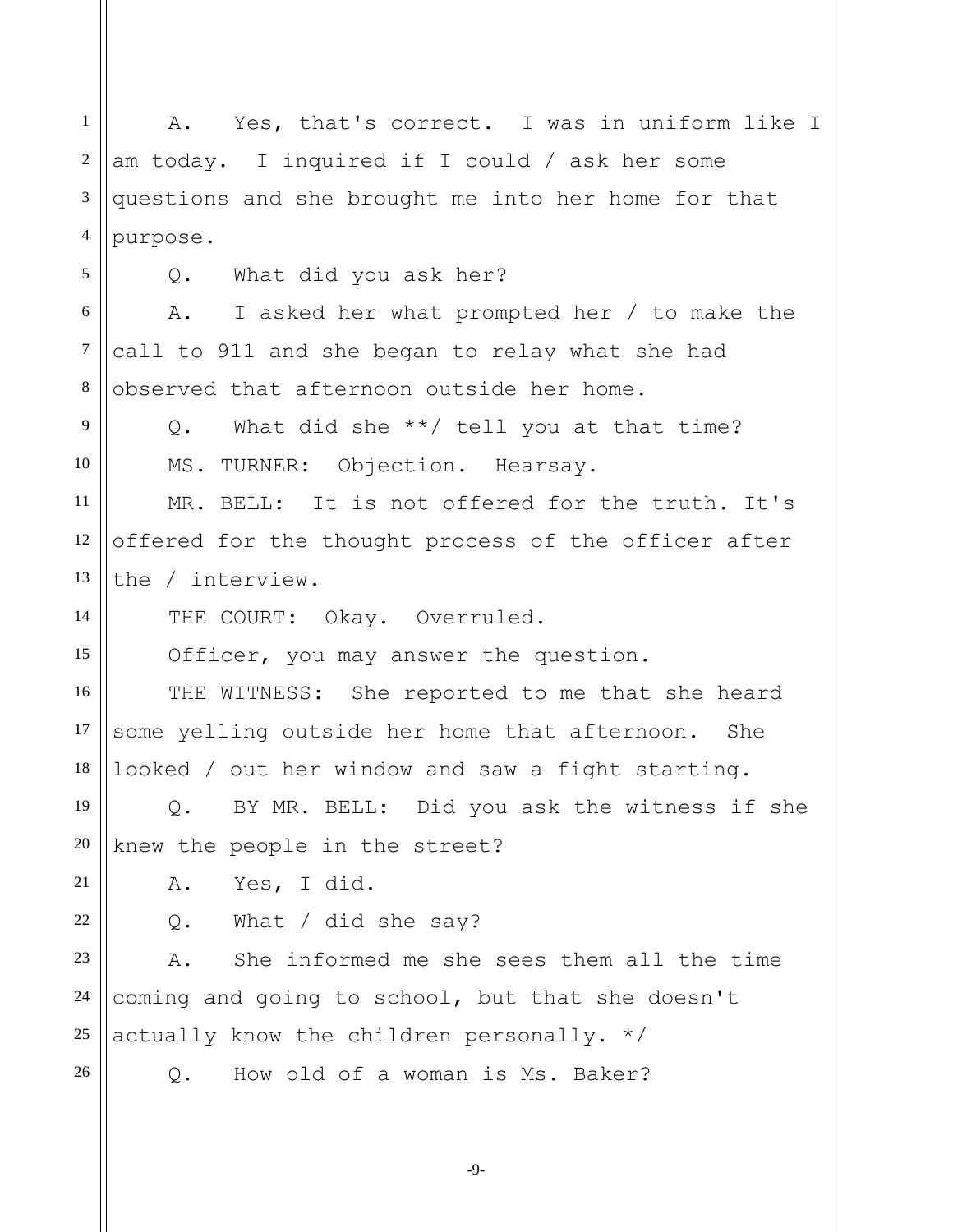1 2 3 4 5 6 7 8 9 10 11 12 13 14 15 16 17 18 19 20 21 22 23 24 25 26 MS. TURNER: Objection. Irrelevant. THE COURT: Overruled. THE WITNESS: I didn't ask her age. Q. BY MR. BELL: Does she have children that attend the school? A. She / has two children attending the high school. Q. Was she able to identify the people in the street to you that afternoon? A. She initially gave me / the names of some of the people she observed in front of her residence. Q. Was she able to identify the young victim who was shot? / A. Yes, she said that his name was Jeffrey and that he was a friend of her son's. Q. Who else was she able to identify? A. She \*\*/ said that there were two juveniles she had observed previously and they were trying to help Jeffrey before the police arrived. Q. Did she provide you / names for those possible witnesses? A. She didn't know their names. Q. Did Ms. Baker tell you how long it took her to call 911 / after she saw the altercation in front of her residence? A. She said that she called shortly thereafter.

-10-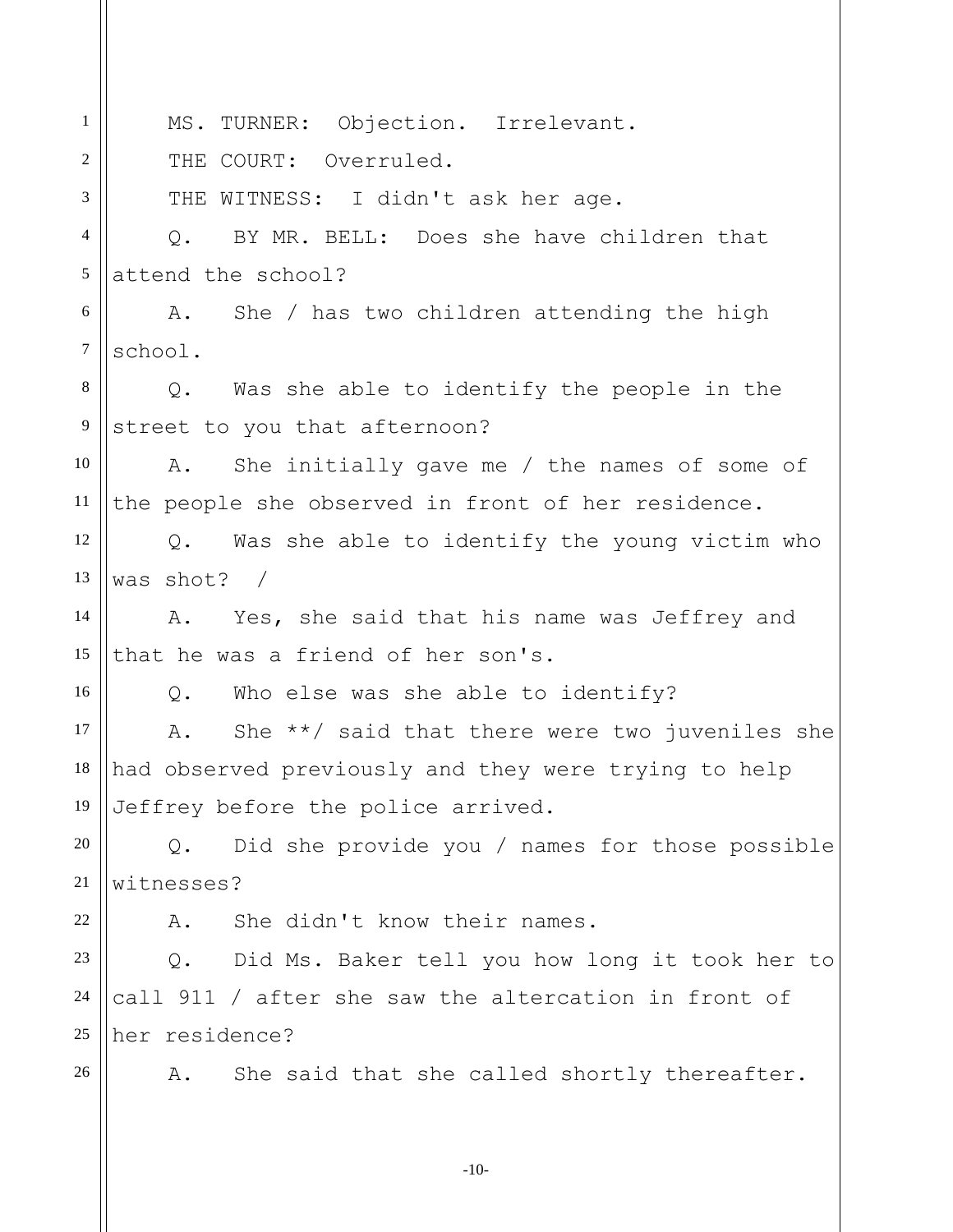1 2 3 4 5 6 7 8 9 10 11 12 13 14 15 16 17 18 19 20 21 22 23 24 25 26 Q. Were you able to get her to approximate / the time? A. Her best estimate was within five minutes. Q. What was she able to tell you that she observed prior to calling 911? \*/ A. The witness reported that she initially heard the fight starting and proceeded to the front window and observed them fighting. Q. What did she observe from / the window? A. She saw several kids throwing punches and fighting. She then saw the defendant come around the corner and began firing a weapon. Q. How / many shots did she see or hear? A. She thought she heard five shots, but she wasn't positive. Q. And what happened after she heard the shots? / A. She saw the defendant take off down the street and run into the yard of one of the houses across the street. MR. BELL: Your Honor, I \*\*/ would like to mark this photograph as next in order. THE COURT: It may be so marked. MR. BELL: I would like to display the photo to the jury / at this time. THE COURT: Is there any objection? MS. TURNER: No, your Honor.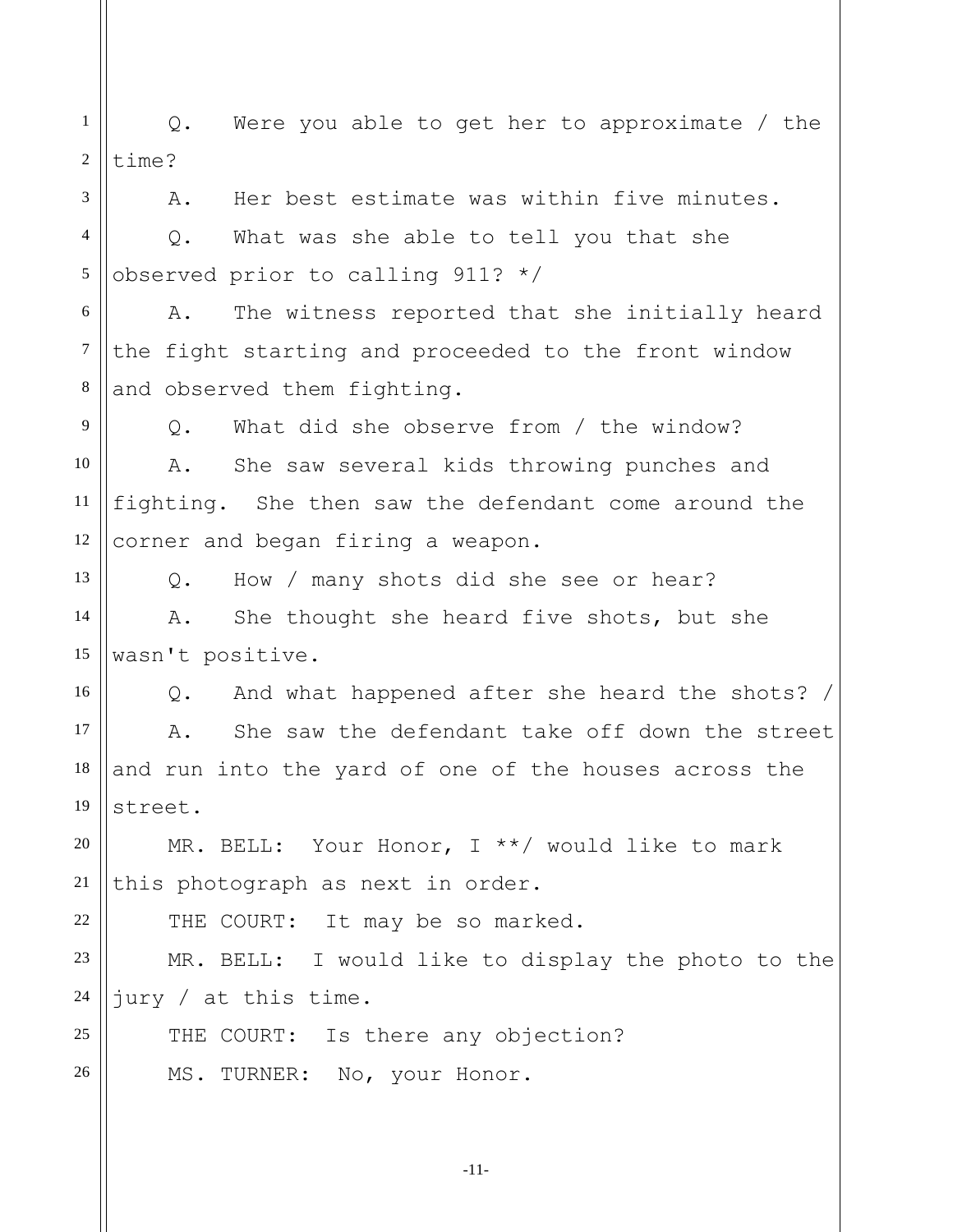1 2 3 4 5 6 7 8 9 10 11 12 13 14 15 16 17 18 19 20 21 22 23 24 25 26 MR. BELL: Thank you. THE COURT: Just make sure that you display the board where everyone is able to / see it. Q. BY MR. BELL: Officer, do you recognize this photograph? A. Yes. That's the residence where the defendant ran. Q. Did you proceed to that home to interview anyone / there? A. Yes, but there was no answer at the door. MR. BELL: Nothing further at this time. THE COURT: How long do you anticipate for your cross-examination? MS. TURNER: Not too \*/ long, your Honor. I think I can finish it up before the break. THE COURT: All right. Let's proceed. CROSS-EXAMINATION Q. BY MS. TURNER: Good morning, Officer Blake. A. Good morning. Q. Do you / know the time you were initially dispatched to the scene? A. If I could review my report, then I would be able to refresh my recollection. / THE COURT: That's fine. THE WITNESS: I arrived at the shooting at 3:15.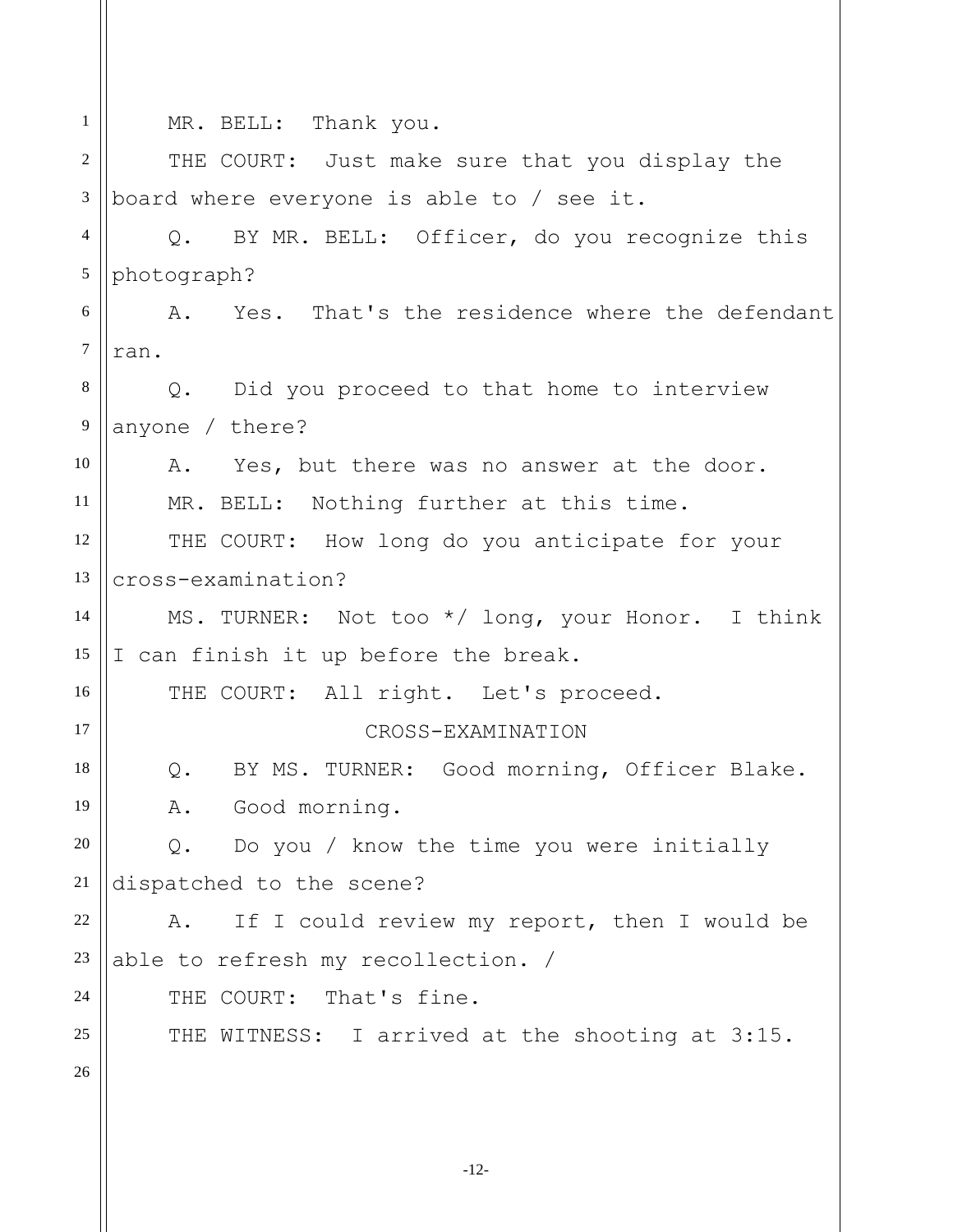1 2 3 4 5 6 7 8 9 10 11 12 13 14 15 16 17 18 19 20 21 22 23 24 25 26 Q. BY MS. TURNER: Is that when you made contact with Sergeant York? A. Within a few minutes of my / arrival. Q. Now, you took your direction from Sergeant York; is that correct? A. Yes, exactly. Q. Did the sergeant advise you anything about the case when you \*\*/ arrived? A. Nothing specific. It was obvious that there was a shooting because we had a victim in the street. Q. Did someone advise you it was / a shooting or you just assumed that? A. I believe the dispatch reported it as a shooting. I knew that before I arrived there. Q. All right. / Did Sergeant York direct you to the corner house where Sharon Baker resided? A. Yes, that's correct. Q. Do you remember what time you spoke to her? / A. It would be within minutes of arriving at the scene. Q. Do you have that information reflected in your report or in your notes? A. Yes. It  $*/$  was 3:45 when I spoke to Ms. Baker. Q. And how long was that conversation? A. I would estimate 15 minutes, maybe 20.

-13-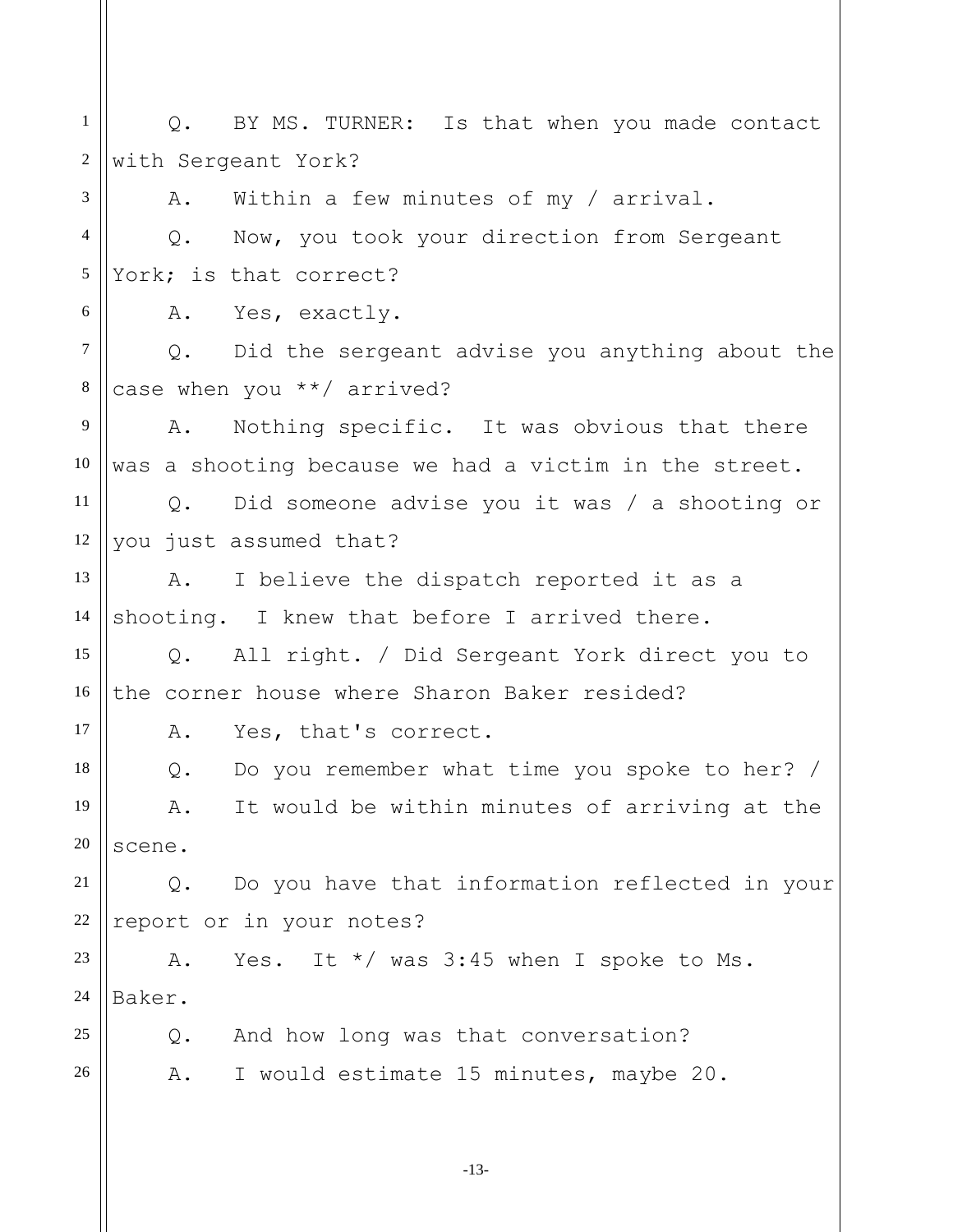1 2 3 4 5 6 7 8 9 10 11 12 13 14 15 16 17 18 19 20 21 22 23 24 25 26 Q. What was her / demeanor when you spoke to her? A. She was very upset and was crying a little bit. Q. You may have testified to this, but I have / forgotten. Did you conduct your interview with her inside her home or outside her home? A. It was inside. She invited me in and we spoke / in the living room. Q. Was there anyone else present when you began interviewing her? A. Yes. Her son was also present in the living room. Q. Was \*\*/ her son there the whole time you spoke to her? A. Yes. Q. Did you actually question her son at all, or just Ms. Baker? A. I directed / my questions to the mother. I may have asked him if he was okay or if he needed anything, but I didn't question him regarding / the shooting. Q. Do you believe that maybe you should have questioned him? MR. BELL: Objection. Argumentative. THE COURT: Sustained.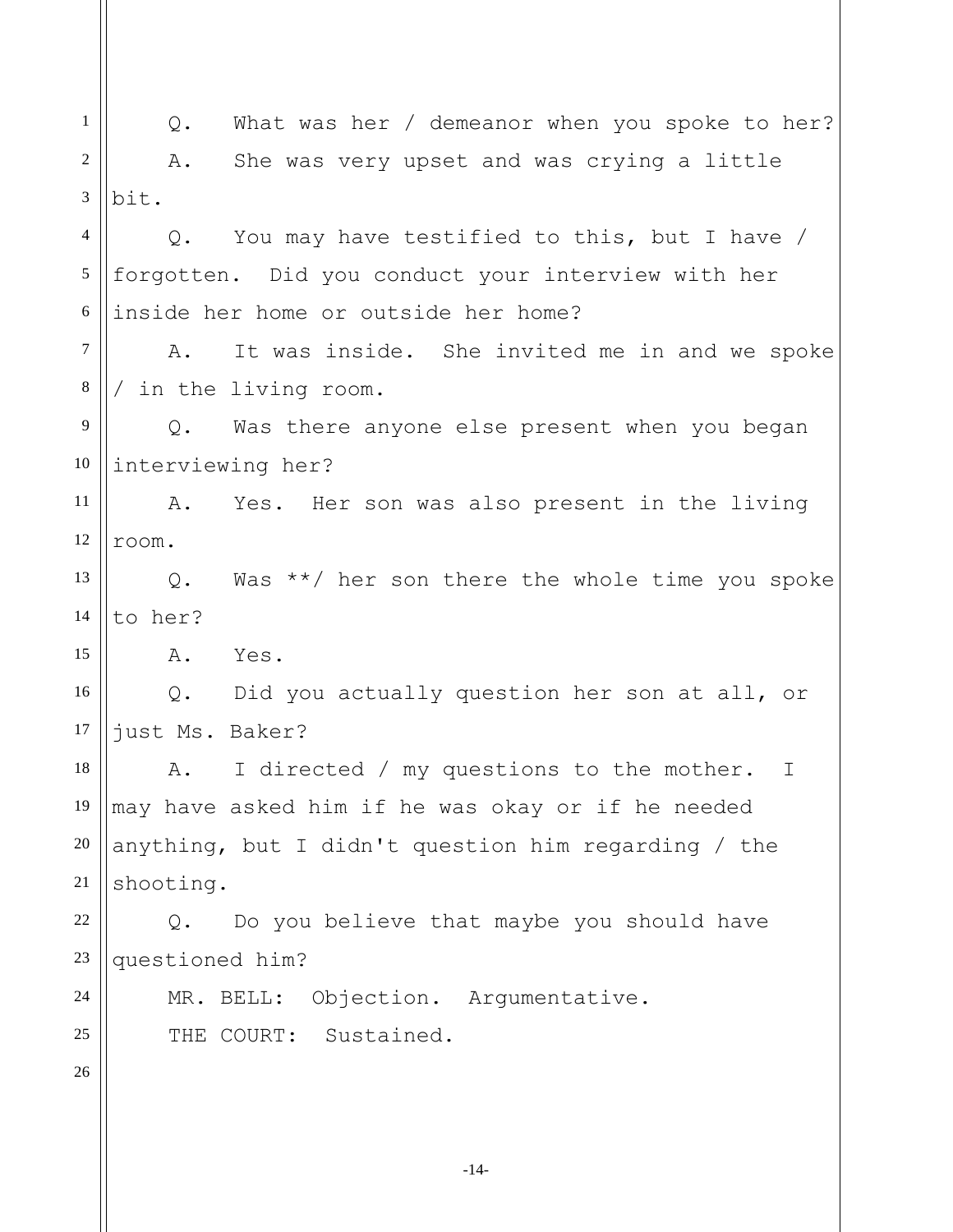| 1              | BY MS. TURNER: What did Sergeant York say to<br>Q.    |
|----------------|-------------------------------------------------------|
| $\sqrt{2}$     | you when he directed / you to that house?             |
| 3              | He told me to interview the witnesses that<br>Α.      |
| $\overline{4}$ | were standing in the driveway.                        |
| 5              | Did he give you any names or anything $*/$ like<br>Q. |
| $\sqrt{6}$     | that?                                                 |
| $\overline{7}$ | No. He advised me there was a woman that<br>Α.        |
| $\,8\,$        | resided there and that she had made the 911 call.     |
| 9              | Now, you / said witnesses plural in your<br>Q.        |
| 10             | earlier answer. Who was the other witness that you    |
| 11             | were to interview?                                    |
| 12             | I also spoke to the homeowner. He was / there<br>A.   |
| 13             | to collect the rent.                                  |
| 14             | Q. So he just happened to be present or did you       |
| 15             | notify him?                                           |
| 16             | A. No. I didn't notify anyone. There were two /       |
| 17             | people standing next to the residence and I contacted |
| 18             | them both.                                            |
| 19             | Is it your practice to question anyone that is<br>Q.  |
| 20             | present at a crime scene?<br>$\star \star /$          |
| 21             | MR. BELL: Objection. Calls for speculation.           |
| 22             | THE COURT: Sustained.                                 |
| 23             | BY MS. TURNER: As an officer are you<br>$Q$ .         |
| 24             | instructed in how to conduct investigations?          |
| 25             | Α.<br>Yes.                                            |
| 26             |                                                       |
|                |                                                       |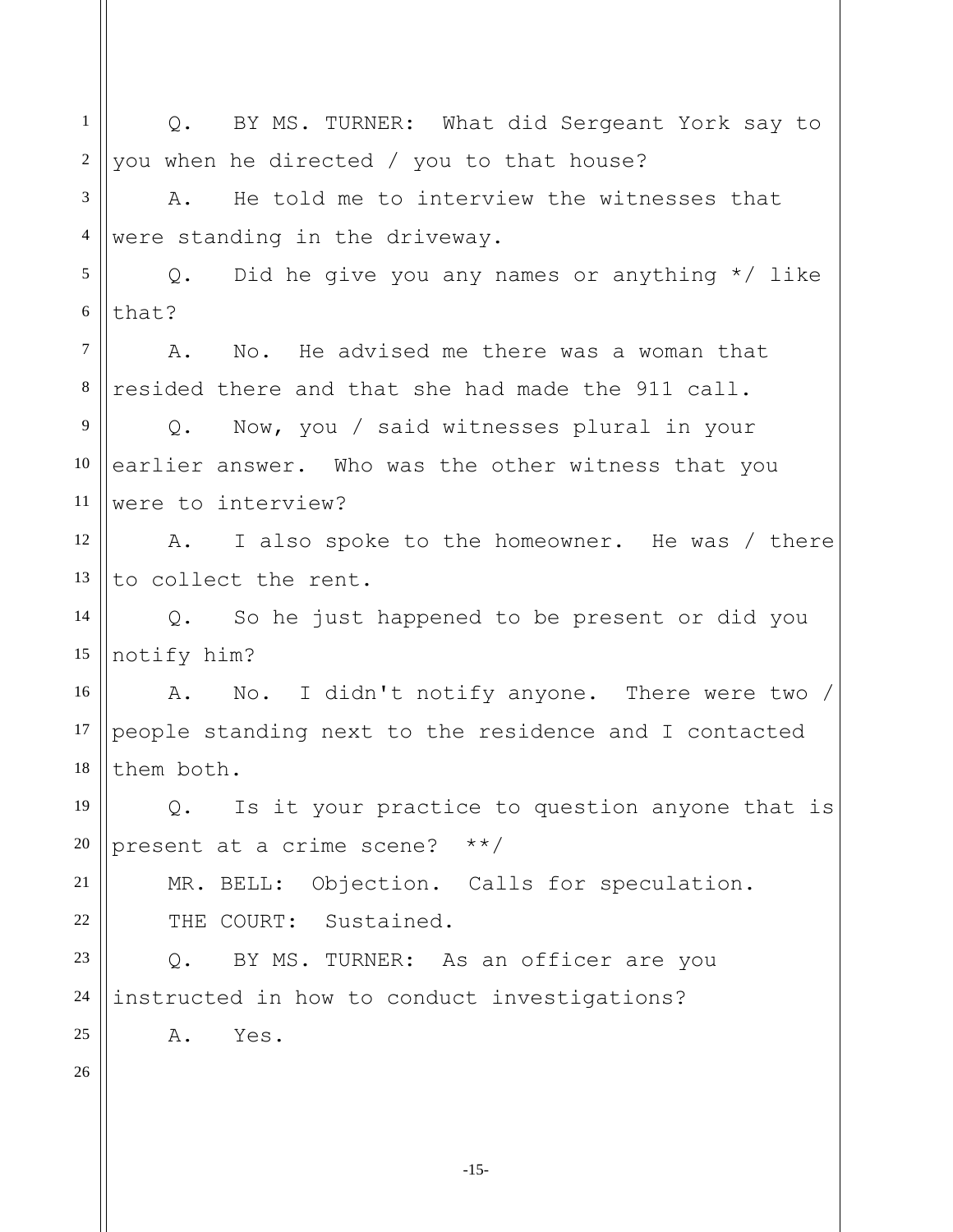| 1              | Q. Are you trained in who to look to / for                    |
|----------------|---------------------------------------------------------------|
| 2              | information at a possible crime scene?                        |
| 3              | That's correct.<br>Α.                                         |
| $\overline{4}$ | When Sharon Baker told you that her son knew<br>$Q_{\bullet}$ |
| 5              | the victim, why didn't you talk to $/$ the son?               |
| 6              | MR. BELL: Objection. Assumes facts not in                     |
| $\tau$         | evidence.                                                     |
| 8              | THE COURT: All right. Sustained.                              |
| 9              | Q. BY MS. TURNER: Did Ms. Baker report to you                 |
| 10             | her son knew the victim?                                      |
| 11             | A. Yes, she did. /                                            |
| 12             | Was her son present when she reported that?<br>$Q$ .          |
| 13             | Yes, he certainly was.<br>Α.                                  |
| 14             | And you had no questions for him, did you?<br>Q.              |
| 15             | Not at that time. $*/$<br>Α.                                  |
| 16             | What is this young man's name?<br>Q.                          |
| 17             | Kevin.<br>Α.                                                  |
| 18             | Did you ever ask him any questions about his<br>Q.            |
| 19             | friend who was shot?                                          |
| $20\,$         | No, I didn't.<br>Α.                                           |
| 21             | Don't you / think that might have been<br>Q.                  |
| 22             | important to ask him what he observed?                        |
| 23             | Objection. Argumentative.<br>MR. BELL:                        |
| 24             | THE COURT: Sustained.                                         |
| 25             | MR. BELL: Your Honor, I would like to be heard                |
| 26             | sidebar.                                                      |
|                |                                                               |

-16-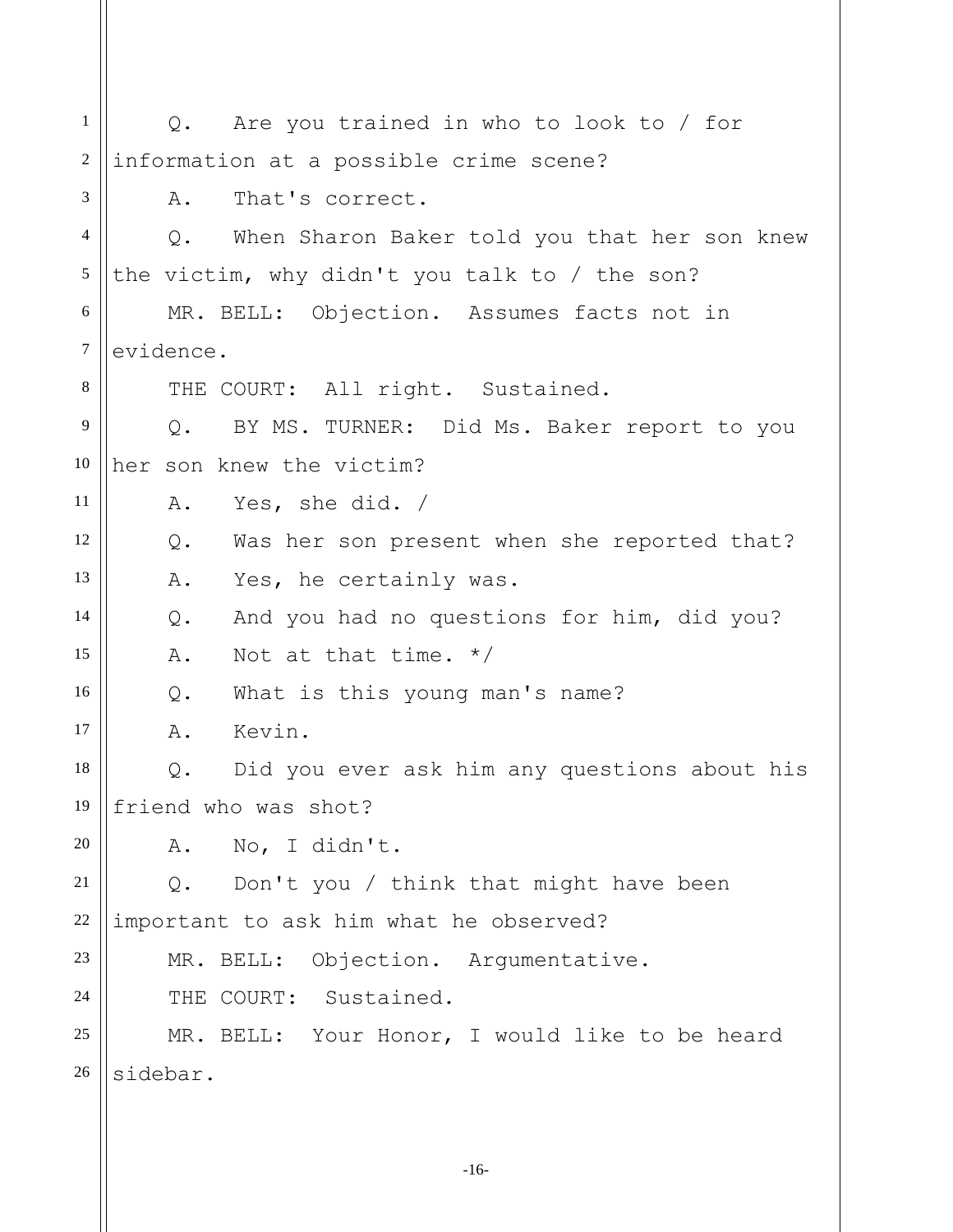-17- 1 2 3 4 5 6 7 8 9 10 11 12 13 14 15 16 17 18 19 20 21 22 23 24 25 26 THE COURT: No. / Your objection was sustained. Let's just proceed. MR. BELL: Thank you, your Honor. Q. BY MS. TURNER: You testified that you are familiar with that area from your years of patrolling / the neighborhood; is that correct? A. Yes, absolutely. Q. Have you ever been dispatched to the Baker home before that day for a shooting? A. Yes, I have.  $**/$ Q. All right. I will come back to that in a minute. When you were speaking with Sharon Baker, did you inquire whether she had seen / the shots or just heard them? A. I don't remember making that distinction. She reported that she heard five shots and that she observed the confrontation. / Q. You testified that she told you that my client came around the corner with a weapon in his hand; is that correct? A. Yes. Q. When you / talked about coming around the corner, which corner on this diagram were you speaking of?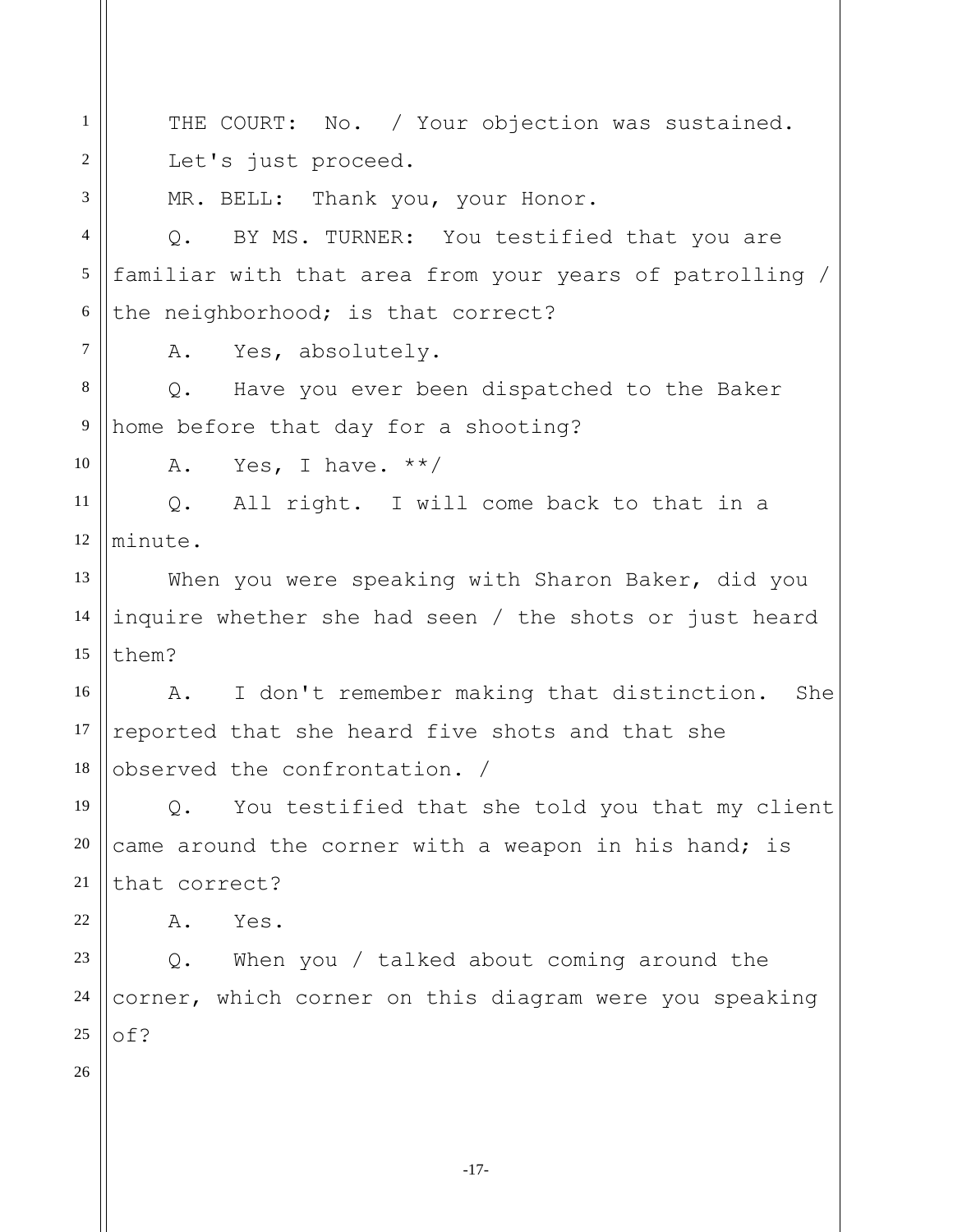1 2 A. She reported that he traveled from the north and fired \*/ the handgun.

3 4 Q. In looking at the diagram could you draw a line depicting the path of travel?

5 6 A. Certainly. She reported to me he traveled from / the school and then continued down the sidewalk.

7 8 9 Q. Did she tell you she witnessed him from the front? In other words, did she actually see / his face as he was walking toward the altercation?

10 11 A. She said that she saw the profile of his face as he ran past her window / and then fired the handgun.

12 13 Q. When she heard the gunshots being fired did she notice where they were coming from?

14 15 A. She told me that the \*\*/ defendant's arm was extended. He was firing the weapon at the victim.

16 17 Q. Did she actually see my client fire the weapon or did she only / hear the gunshots?

18 19 A. She heard five gunshots and witnessed the victim falling to the asphalt.

20 21 Q. You testified you were also directed to another residence across / the street?

A. Correct.

23 24 Q. You testified there wasn't anyone home at that residence; is that correct?

A. Yes.

26

25

22